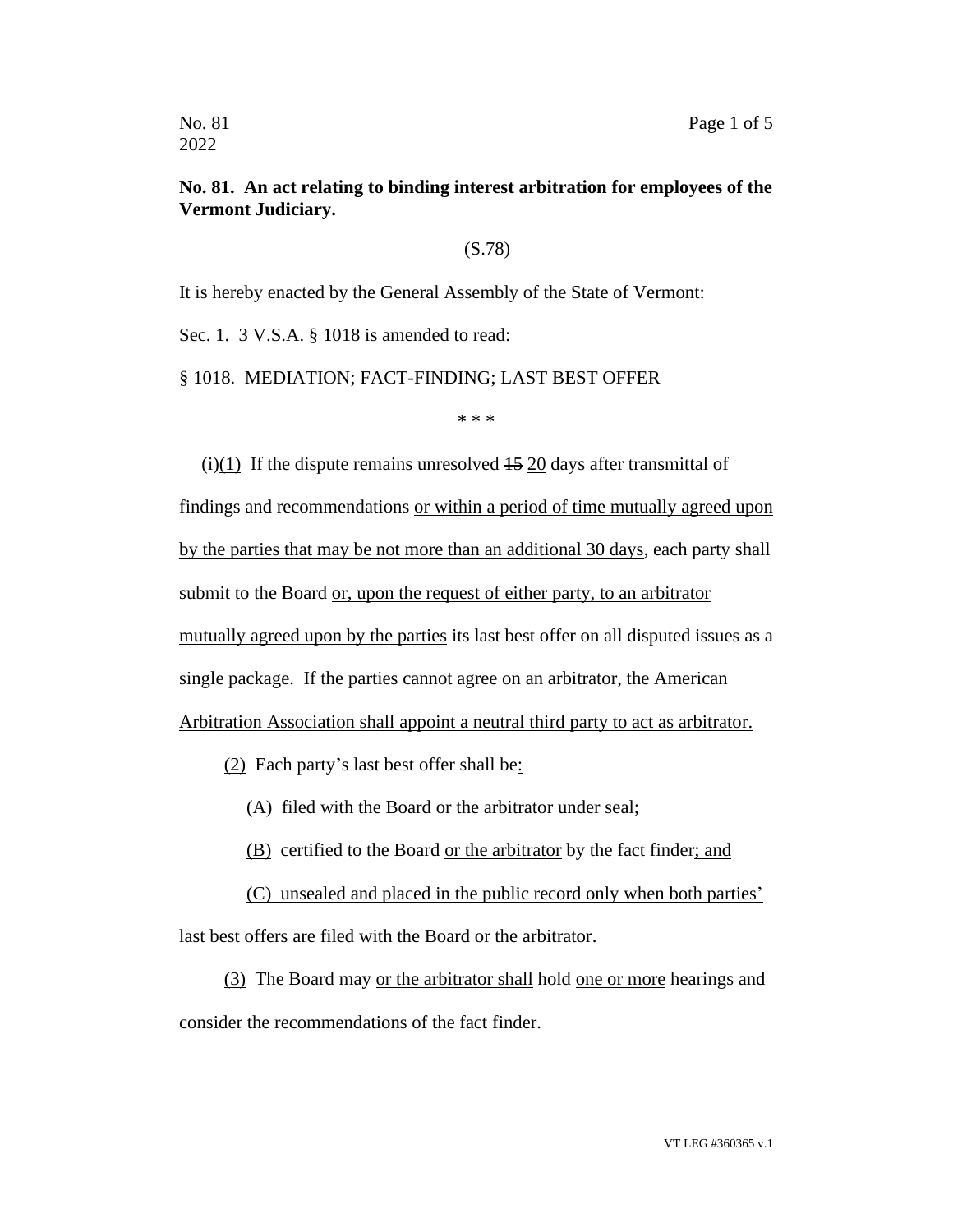2022

(4)(A) Within 30 days of the certifications, the Board or the arbitrator shall select between the last best offers of the parties, considered in their entirety without amendment, and shall determine its cost.

(B) If the Board or the arbitrator finds that the last best offers of both parties are unreasonable and likely to produce undesirable results or likely to result in a long-lasting negative impact upon the parties' collective bargaining relationship, then the Board or the arbitrator may select the recommendation of the fact finder under subsection (g) of this section as to those disputed issues submitted to the Board or the arbitrator in the last best offers.

(5) The Board or the arbitrator shall not issue an order under this subsection that is in conflict with any law or rule or that relates to an issue that is not bargainable.

(6) The decision of the Board or the arbitrator shall be final and binding on the parties.

Sec. 2. 3 V.S.A. § 1019 is amended to read:

## § 1019. MEDIATION-ARBITRATION

(a) Notwithstanding section 1018 of this title or any other law, the parties may agree in advance to a mediation and arbitration procedure.

(b) The parties may jointly select a mediator. If they are unable to agree, either party may petition the Board to appoint a mediator who shall be a person of high standing and in no way actively connected with labor or management.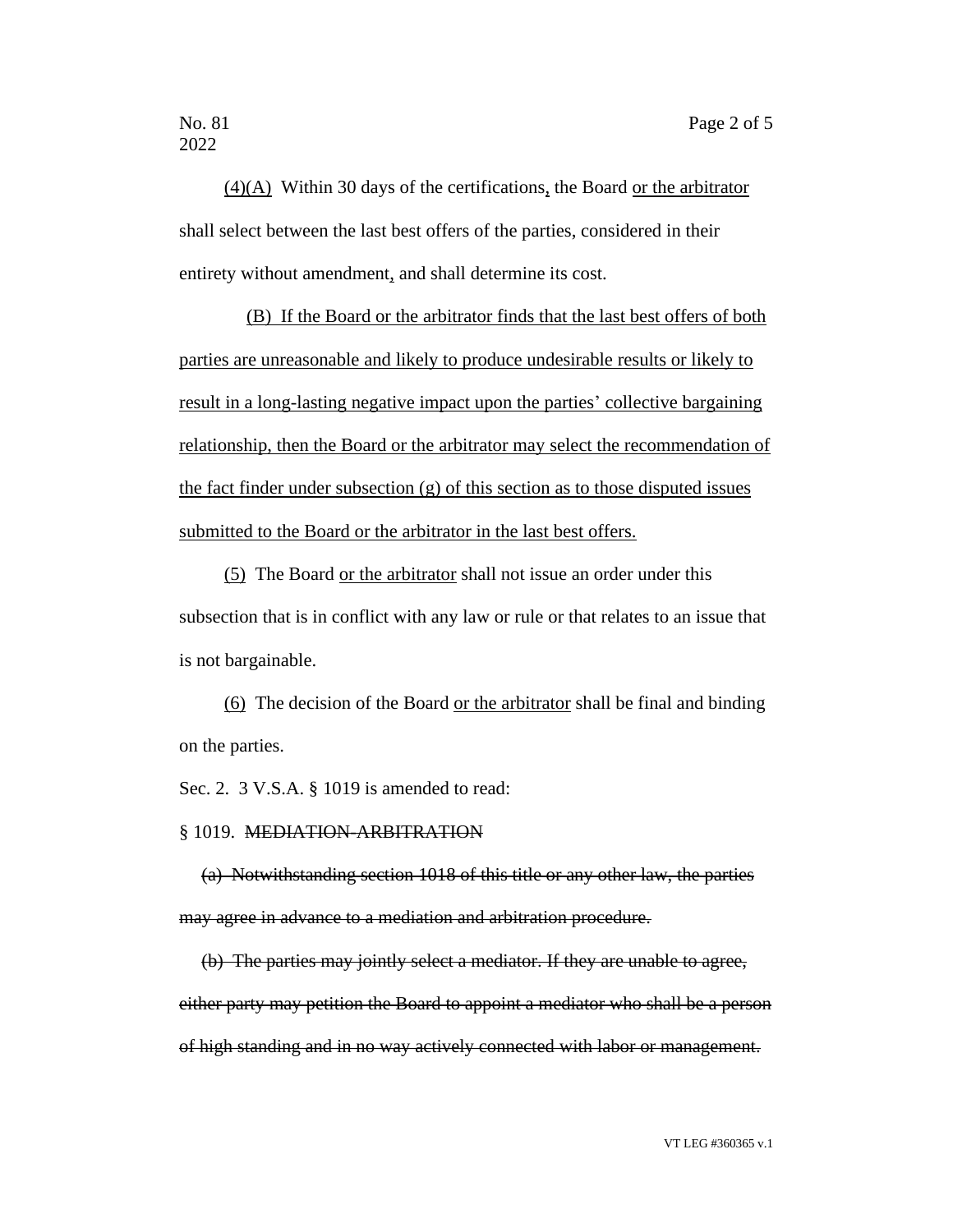The mediator may not be a person who has served as a mediator at an earlier stage of the same proceedings.

(c) The mediator shall encourage the parties to reach a voluntary settlement of the dispute, but may, after a reasonable period of mediation, as determined by the mediator, certify to the Board that the impasse continues and end mediation efforts.

(d) If the impasse remains unresolved for 15 days after the mediator's certification to the Board, either party may petition the Board to appoint an arbitrator who has been mutually agreed upon by the parties. If the parties fail to agree on an arbitrator within five days, the Board shall appoint an arbitrator who shall be a person of high standing and not actively connected with labor or management.

(e) A hearing before an arbitrator shall be informal and the Rules of Evidence for judicial proceedings shall not be binding. The arbitrator may consider any relevant evidence. The arbitrator may administer oaths and may issue subpoenas to persons and documents and other evidence relating to the issues presented.

(f) In reaching a decision, the arbitrator shall consider the factors in subsection 1018(f) of this title.

(g) The arbitrator shall submit a report, including its costs, to the parties and to the Board no later than 30 days after the termination of the hearing, unless the time is extended by agreement of both parties. The determination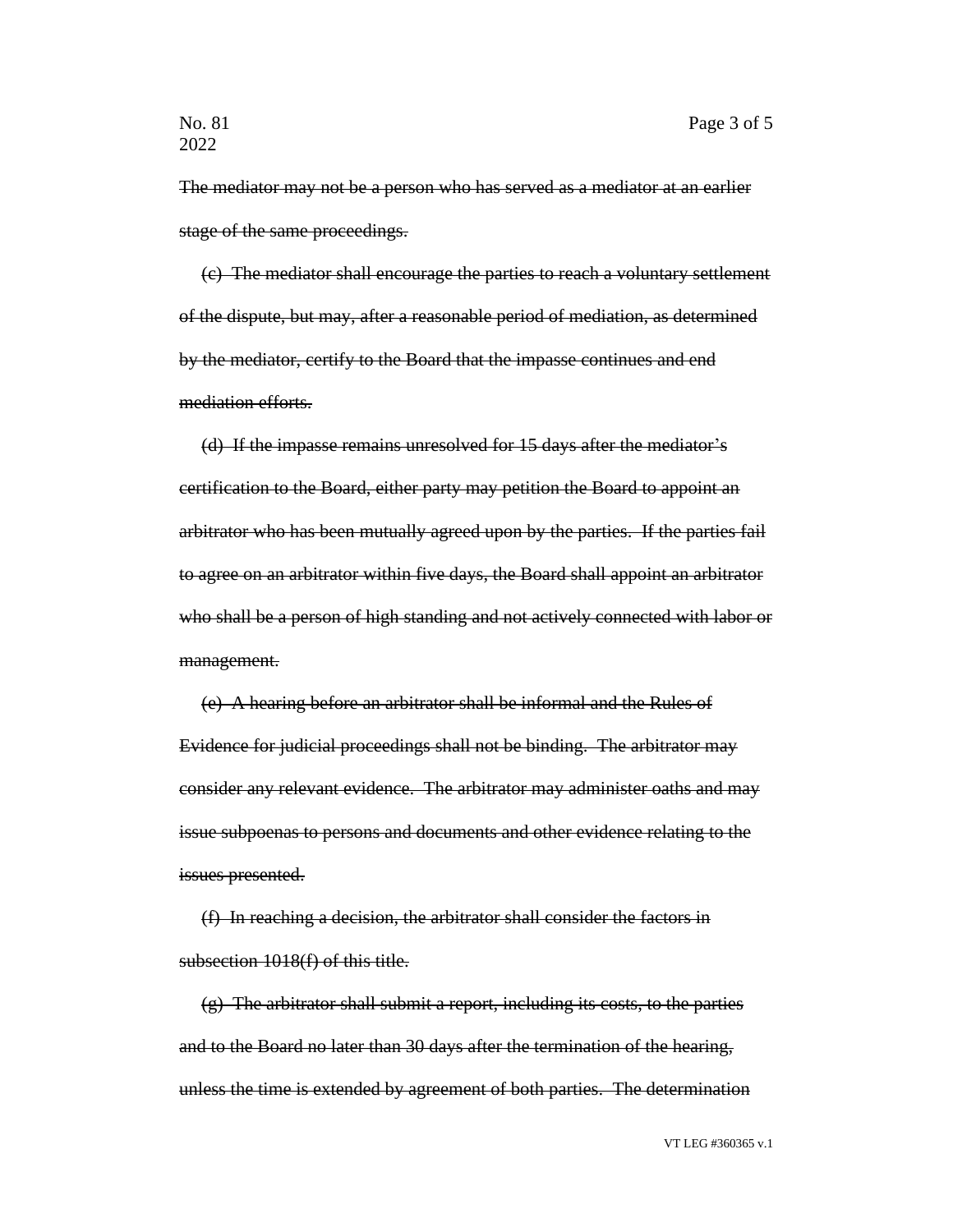by the arbitrator on all issues shall be final and binding on the parties and shall not be appealable to the Board or to any other judicial or administrative quasijudicial challenge, except as follows:

(1) A party may request the arbitrator to modify an award if the request is made within 30 days after delivery of the award to the applicant. An arbitrator may modify an award if the arbitrator finds one of the following:

(A) There was an evident miscalculation of figures or an evident mistake in the description of any person, thing or property referred to in the award.

(B) The award was based on a matter not submitted and the award may be corrected without affecting the merits of the decision upon the issues submitted.

(C) The award is imperfect in a matter of form that does not affect the merits of the controversy.

(2) Notwithstanding any law to the contrary, upon application of a party, a Superior Court shall vacate an arbitration award based on one of the following:

(A) The award was procured by corruption, fraud, or other undue means.

(B) There was evident partiality or prejudicial misconduct by the arbitrator.